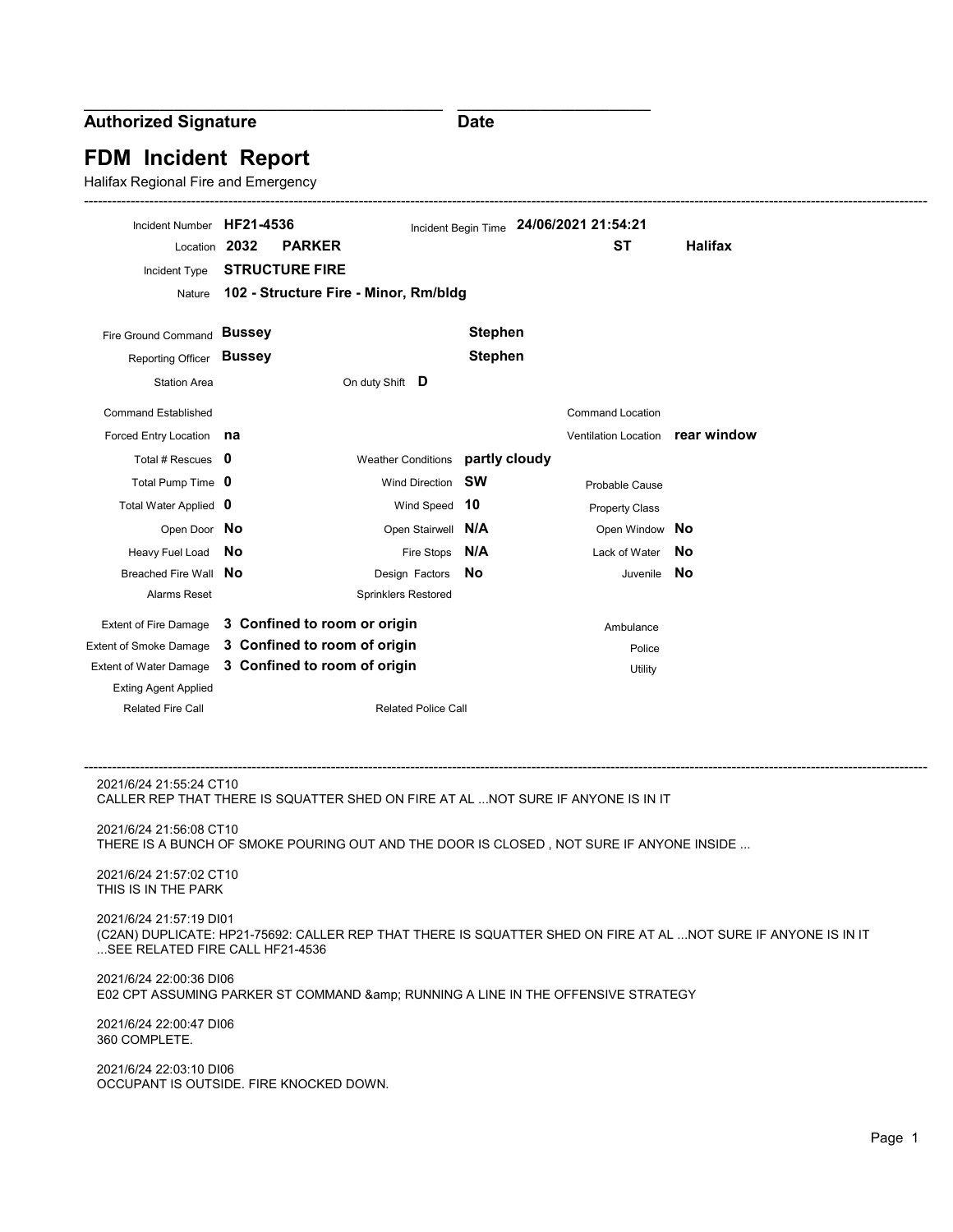2021/6/24 22:05:34 DI06 HRP ON SCENE

2021/6/24 22:22:24 DI06 DOING DECON.

2021/6/24 22:23:49 CT10 COMMAND TERMINATED RTQ

### Incident Attendees

| Name              |                  | Rank                        | <b>SCBA</b> | Exposure |
|-------------------|------------------|-----------------------------|-------------|----------|
| Airey             | <b>Darren</b>    | <b>FireFighter</b>          | No          |          |
| Antoft            | <b>Nicholas</b>  | <b>Platoon Captain</b>      | No          |          |
| <b>Bussey</b>     | <b>Stephen</b>   | <b>Captain Operations</b>   | No          |          |
| <b>DeYoung</b>    | <b>Jeffrey</b>   | <b>FireFighter Engineer</b> | No          |          |
| Foshay            | <b>Nicholas</b>  | <b>FireFighter</b>          | No          |          |
| <b>Fralick</b>    | Malachi          | <b>FireFighter</b>          | No          |          |
| <b>Fraser</b>     | <b>Ernest</b>    | <b>FireFighter</b>          | No          |          |
| Garber            | Geoff            | <b>Captain Operations</b>   | No          |          |
| Hebb              | <b>Robert</b>    | <b>Captain Operations</b>   | No          |          |
| <b>Huestis</b>    | <b>Kevin</b>     | <b>FireFighter</b>          | No          |          |
| Hull              | <b>Michael</b>   | Captain(V)                  | No          |          |
| Keck              | <b>Scott</b>     | <b>FireFighter</b>          | No          |          |
| <b>Mosher</b>     | <b>Bruce</b>     | <b>Captain Operations</b>   | No          |          |
| <b>Nazer</b>      | <b>Michael</b>   | FireFighter                 | No          |          |
| O'Sullivan        | Jared            | <b>FireFighter</b>          | No          |          |
| <b>Richards</b>   | Heather          | <b>FireFighter Engineer</b> | <b>No</b>   |          |
| <b>Slaunwhite</b> | <b>David</b>     | <b>District Chief</b>       | No          |          |
| <b>Squires</b>    | Jason            | <b>FireFighter Engineer</b> | No          |          |
| Young             | <b>Patrick D</b> | <b>Captain Operations</b>   | No          |          |
| Younker           | Mark             | <b>FireFighter Engineer</b> | No          |          |
| Ziobrowski        | <b>Peter</b>     | Lieutenant (V)              | No          |          |

## Apparatus Response

| Apparatus                             | Dispatch Time       | On Route Time       | On Scene Time       | <b>Return to Quarters Time</b> |
|---------------------------------------|---------------------|---------------------|---------------------|--------------------------------|
| 02 ENGINE                             | 24/06/2021 21:55:52 | 24/06/2021 21:57:00 | 24/06/2021 21:59:34 | 24/06/2021 22:23:41            |
| 03 AERIAL                             | 24/06/2021 21:55:52 | 24/06/2021 21:58:12 |                     | 24/06/2021 22:01:09            |
| 03 ENGINE                             | 24/06/2021 21:55:52 | 24/06/2021 21:58:20 | 24/06/2021 22:00:56 | 24/06/2021 22:04:52            |
| 04 ENGINE                             | 24/06/2021 21:55:52 | 24/06/2021 21:57:59 |                     | 24/06/2021 22:00:51            |
| <b>12 TACT</b>                        | 24/06/2021 21:55:52 | 24/06/2021 21:58:21 |                     | 24/06/2021 22:01:02            |
| <b>DISTRICT CHIEF 2</b>               | 24/06/2021 21:55:52 | 24/06/2021 21:57:27 | 24/06/2021 22:00:45 | 24/06/2021 22:05:12            |
| PLATOON CAPTAIN CORE/06/2021 21:55:52 |                     | 24/06/2021 21:57:13 |                     | 24/06/2021 22:01:03            |
| <b>PRIMARY STATION 03</b>             | 24/06/2021 21:55:52 |                     |                     |                                |

Addtional Incident Responders ------------------------------------------------------------------------------------------------------------------------------------------------------------------------------------- Police **The Example 2018** Two units and the HRP Two units Incident Comments

-------------------------------------------------------------------------------------------------------------------------------------------------------------------------------------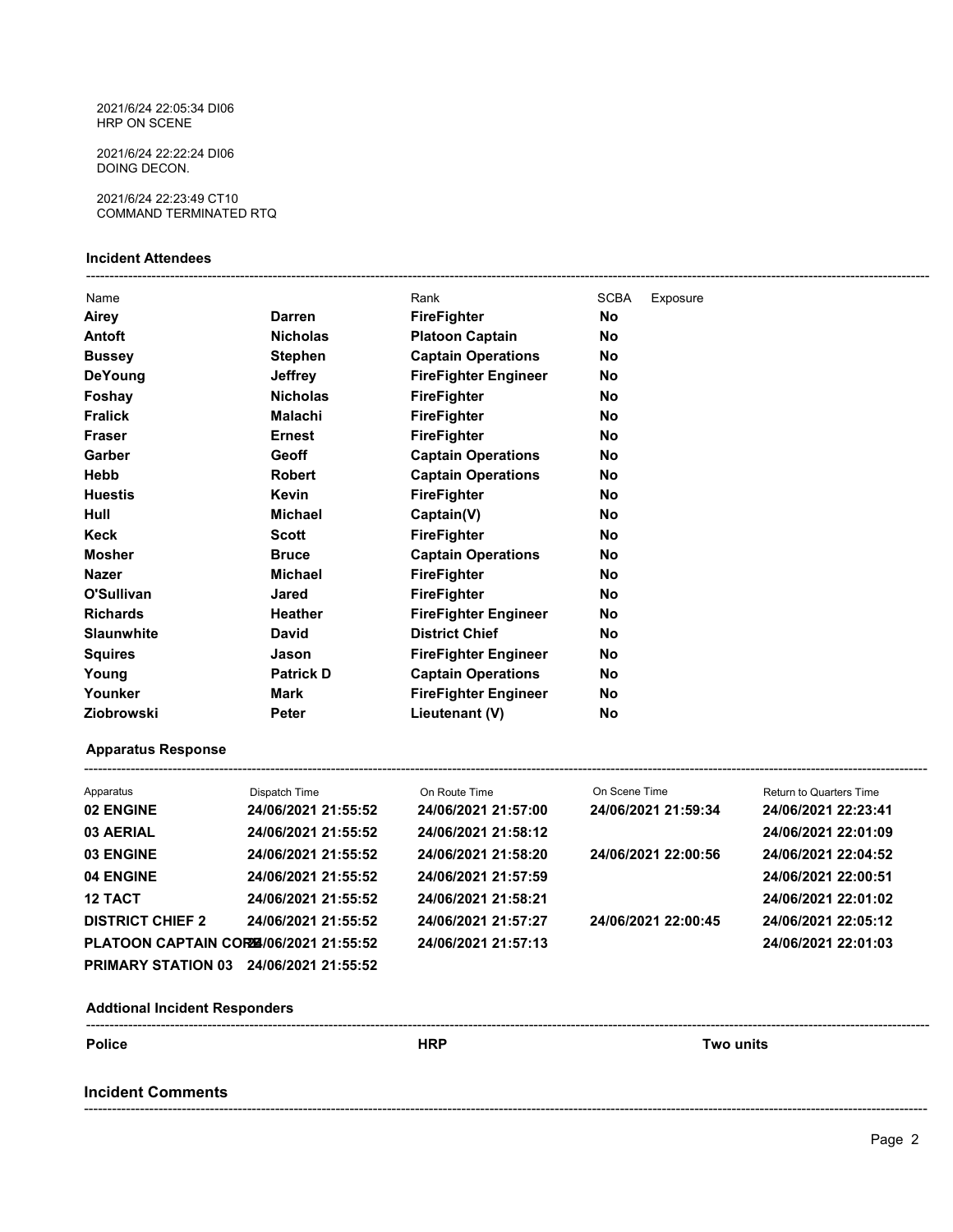| Canceled en route by command                                                                                       |                                      |                                      |                                                                                                                                                                                                                                                                                                                                                                                                                                                                                                                                                                                                                                                                                                                                                                                                               |  |
|--------------------------------------------------------------------------------------------------------------------|--------------------------------------|--------------------------------------|---------------------------------------------------------------------------------------------------------------------------------------------------------------------------------------------------------------------------------------------------------------------------------------------------------------------------------------------------------------------------------------------------------------------------------------------------------------------------------------------------------------------------------------------------------------------------------------------------------------------------------------------------------------------------------------------------------------------------------------------------------------------------------------------------------------|--|
| RTQ                                                                                                                |                                      |                                      |                                                                                                                                                                                                                                                                                                                                                                                                                                                                                                                                                                                                                                                                                                                                                                                                               |  |
| <b>Bruce Mosher</b><br>Responded code 1, canceled by command. RTQ                                                  | 4Ε                                   |                                      |                                                                                                                                                                                                                                                                                                                                                                                                                                                                                                                                                                                                                                                                                                                                                                                                               |  |
| <b>Geoff Garber</b><br>Responded code 1 to listed address. Level 1 staged until released by command. 3E RTQ        | E03                                  |                                      |                                                                                                                                                                                                                                                                                                                                                                                                                                                                                                                                                                                                                                                                                                                                                                                                               |  |
|                                                                                                                    |                                      |                                      |                                                                                                                                                                                                                                                                                                                                                                                                                                                                                                                                                                                                                                                                                                                                                                                                               |  |
| <b>Stephen Bussey</b><br>the station and placed back in service once gear returned to ready state.                 | 2E                                   |                                      | Received tone for a structure fire at 2032 Parker Street. Responded code one, from the station, on ops channel two. Nothing<br>notable en route. Arrived on scene of a small single storey hut with smoke showing from the eaves. Established Parker command.<br>Had a bumper line run to the front door for search, rescue and fire control. Made entry and quickly extinguished all visible fire.<br>Returned all back up except 3E. Overhauled the fire location, and confirmed a primary all clear. Fire was declared out, and 3E was<br>released. Gear was repacked. Spoke with the occupant of the hut as well as police that were first on scene. Investigation was<br>completed. Occupant had left the location. Terminated command. Mobile to station 4, out of service for bunker gear. Returned to |  |
| <b>Rob Hebb</b><br>Responded code 1 from station to above location.<br>Cancelled by command enroute.<br>Tact12 RTQ | Tact12                               |                                      |                                                                                                                                                                                                                                                                                                                                                                                                                                                                                                                                                                                                                                                                                                                                                                                                               |  |
| <b>Nick Antoft</b><br>was out and backup was released.                                                             | <b>PC Core</b>                       |                                      | Responded Code 1 from Station 13, no unusual problems on rote. Released from the call when Command reported that the fire                                                                                                                                                                                                                                                                                                                                                                                                                                                                                                                                                                                                                                                                                     |  |
| End of report.                                                                                                     |                                      |                                      |                                                                                                                                                                                                                                                                                                                                                                                                                                                                                                                                                                                                                                                                                                                                                                                                               |  |
| <b>Incident Names</b>                                                                                              |                                      |                                      |                                                                                                                                                                                                                                                                                                                                                                                                                                                                                                                                                                                                                                                                                                                                                                                                               |  |
| Name                                                                                                               | <b>Incident Relation</b><br>Occupant | <b>Address</b><br>2032 Parker Street | <b>Telephone</b><br>(<br>$\sim$                                                                                                                                                                                                                                                                                                                                                                                                                                                                                                                                                                                                                                                                                                                                                                               |  |
| <b>Detection/Alarm Devices</b>                                                                                     |                                      |                                      |                                                                                                                                                                                                                                                                                                                                                                                                                                                                                                                                                                                                                                                                                                                                                                                                               |  |
| Type of Detection Device                                                                                           | 99 None                              |                                      |                                                                                                                                                                                                                                                                                                                                                                                                                                                                                                                                                                                                                                                                                                                                                                                                               |  |
| <b>Location of Device</b>                                                                                          | 99 Not Applicable                    |                                      | Operation of Device 99 Not Applicable                                                                                                                                                                                                                                                                                                                                                                                                                                                                                                                                                                                                                                                                                                                                                                         |  |
| Reason for Inoperation                                                                                             | 99 Not Applicable                    |                                      |                                                                                                                                                                                                                                                                                                                                                                                                                                                                                                                                                                                                                                                                                                                                                                                                               |  |
| <b>Incident Statistics</b>                                                                                         |                                      |                                      |                                                                                                                                                                                                                                                                                                                                                                                                                                                                                                                                                                                                                                                                                                                                                                                                               |  |

## Dave Slaunwhite District 2

Responded to A/L for a squatters shed on fire. Arrived and checked with command. Fire was on the interior and quickly extinguished. Once confirmed nobody was inside back up was returned. Investigation conducted by Captain Bussey. Cleared incident, RTS

Nick Foshay **A03** Responded code 1 for a reported shed fire at the address listed.